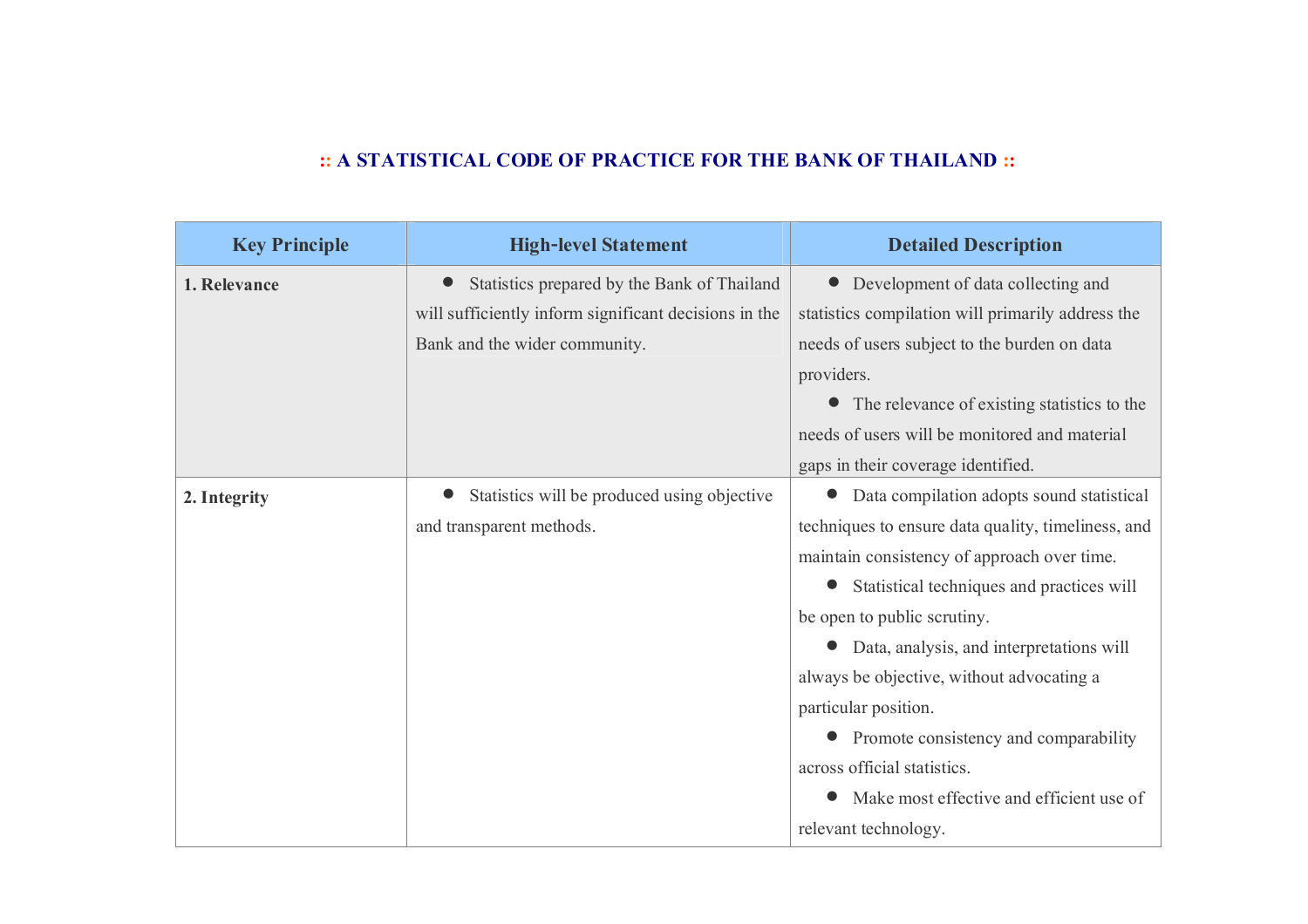| 3. Quality       | Statistics will be fit for purpose and of high | The Statistical Compilation methodology            |
|------------------|------------------------------------------------|----------------------------------------------------|
|                  | quality.                                       | will follow internationally accepted standards,    |
|                  |                                                | guidelines, or good practice.                      |
|                  |                                                | Source data are obtained from                      |
|                  |                                                | comprehensive data collection programs and         |
|                  |                                                | regularly assessed for consistency and statistical |
|                  |                                                | soundness.                                         |
|                  |                                                | Source data and statistical techniques are         |
|                  |                                                | sound and statistical outputs sufficiently portray |
|                  |                                                | reality.                                           |
|                  |                                                | Data revisions will be transparent and             |
|                  |                                                | follow regulars schedule.                          |
|                  |                                                | Studies and analyses of revisions are              |
|                  |                                                | carried out routinely to identify the impact of    |
|                  |                                                | such revision and made public.                     |
| 4. Accessibility | Access to statistics will be easy, fair, and   | Make statistics available in as much               |
|                  | open.                                          | detail as is reliable and practicable, subject to  |
|                  |                                                | safeguard data that have been given in             |
|                  |                                                | confidence.                                        |
|                  |                                                | Provide guidance and interpretation to             |
|                  |                                                | help data users and provider understand and use    |
|                  |                                                | the statistics.                                    |
|                  |                                                | Users can easily access to data definition,        |
|                  |                                                | metadata, and list of contact person for each      |
|                  |                                                | subject fields.                                    |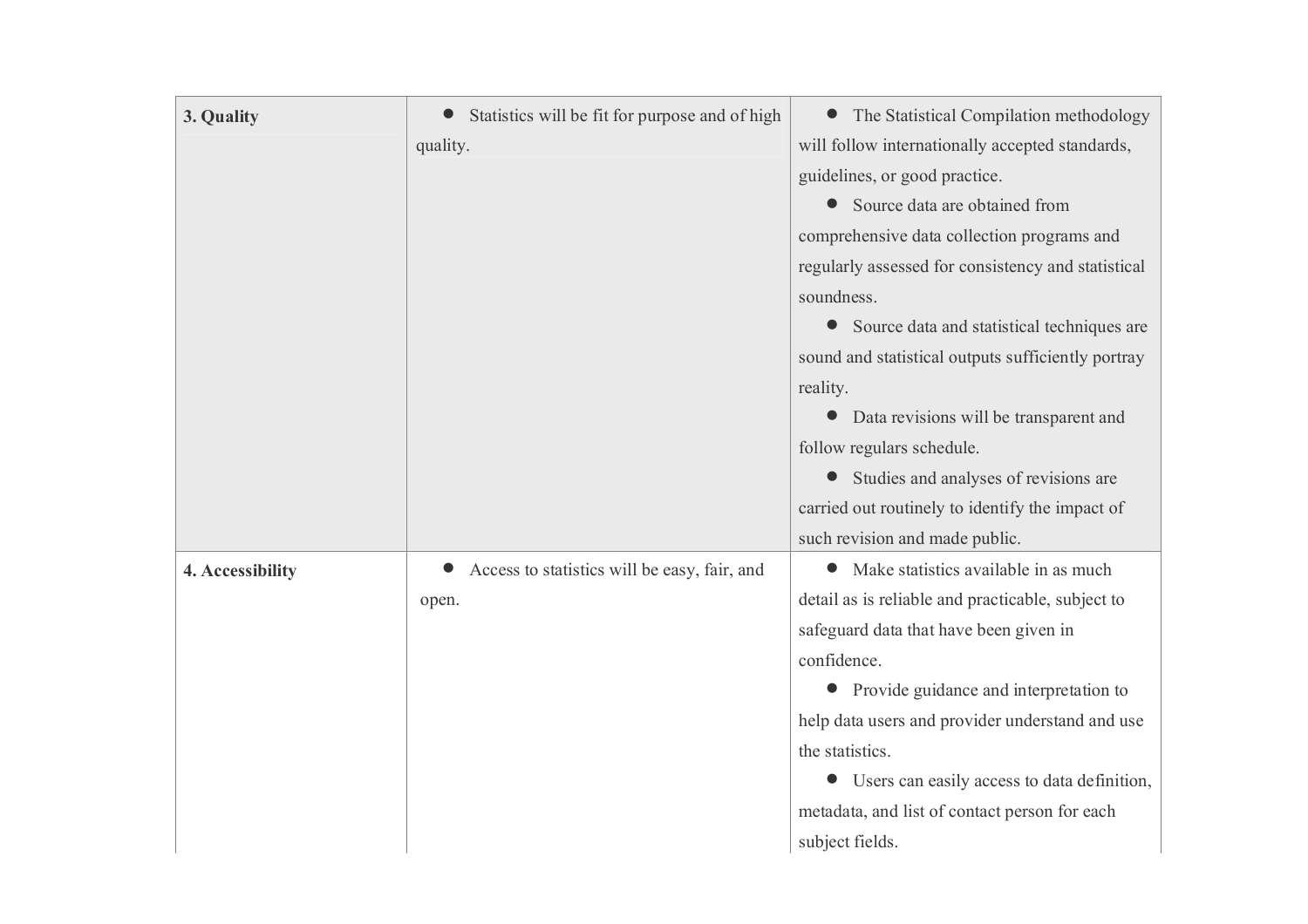|                      |                                               | Changes of statistical methods and                  |
|----------------------|-----------------------------------------------|-----------------------------------------------------|
|                      |                                               | practices shall be notified to general public prior |
|                      |                                               | to such change being in effect.                     |
|                      |                                               | Respond as far as is practicable to<br>$\bullet$    |
|                      |                                               | misunderstandings or misinterpretations of          |
|                      |                                               | official statistics.                                |
|                      |                                               | Release arrangements will be pre-<br>$\bullet$      |
|                      |                                               | announced and data will be released accordingly.    |
| 5. Confidentiality   | The confidentiality of individual statistical | Protection control is in place.                     |
|                      | data will be protected.                       | Data compiler is aware of and provides              |
|                      |                                               | protection to confidential data.                    |
|                      |                                               | Documents concerning individual                     |
|                      |                                               | information are systematically processed in the     |
|                      |                                               | utmost protecting environment.                      |
|                      |                                               | Seek to always build trust data providers.          |
| 6. Respondent Burden | Respondent burden will be kept to an          | The BOT will ensure efficient use of                |
|                      | acceptable level consistent with legislative  | existing statistics in order to avoid placing       |
|                      | requirements and balancing the needs of users | additional loads on data providers.                 |
|                      | against the demands on suppliers.             | Keep provider load and intrusion to a               |
|                      |                                               | minimum.                                            |
|                      |                                               | Data Collections are periodically                   |
|                      |                                               | assessed by taking into account the feedback        |
|                      |                                               | from data users and providers.                      |
|                      |                                               | Seek to promote awareness among                     |
|                      |                                               | providers of why data are needed.                   |